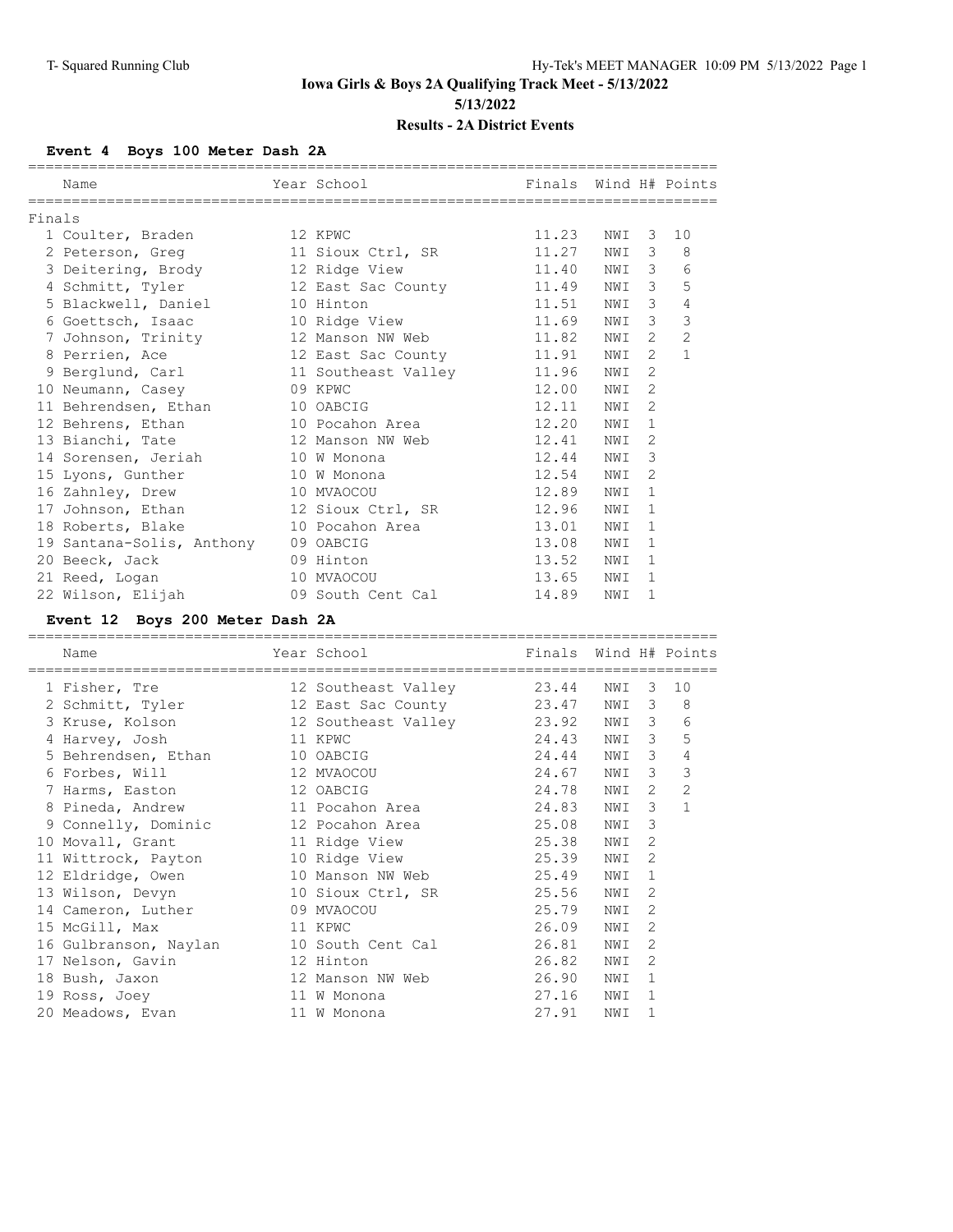### **Event 20 Boys 400 Meter Dash 2A**

|                                               | Finals H# Points |
|-----------------------------------------------|------------------|
|                                               |                  |
| 51.86<br>3                                    | 10               |
| 52.03 3                                       | 8                |
| 52.40 3                                       | 6                |
| $\mathcal{S}$<br>53.16                        | 5                |
| $55.66$ 3                                     | 4                |
| 3<br>57.80                                    | $\mathcal{S}$    |
| $\overline{2}$<br>59.09                       | $\overline{2}$   |
| $\mathbf{1}$<br>59.37                         | 1                |
| $\mathbf{1}$<br>59.45                         |                  |
| $\overline{2}$<br>59.63                       |                  |
| $\overline{2}$<br>09 Manson NW Web 59.94      |                  |
| $\overline{2}$<br>10 Southeast Valley 1:00.52 |                  |
| $\mathfrak{D}$<br>09 Southeast Valley 1:00.66 |                  |
| $\mathbf 1$<br>1:02.13                        |                  |
| $\overline{2}$                                |                  |
| $\mathbf{1}$                                  |                  |
| $\overline{2}$<br>1:03.75                     |                  |
| $\mathbf{1}$<br>1:07.12                       |                  |
|                                               |                  |
|                                               |                  |

#### **Event 28 Boys 800 Meter Run 2A**

| Name                | Year School<br>=========== | Finals H# Points |                |                  |
|---------------------|----------------------------|------------------|----------------|------------------|
| 1 Kueny, Jacob      | 12 Sioux Ctrl, SR          | 2:03.73          |                | $2 \t10$         |
| 2 Gerdes, Jacob     | 11 Pocahon Area            | $2:03.77$ 2      |                | 8                |
| 3 Kopriva, Lucas    | 10 Pocahon Area 2:08.02 2  |                  |                | 6                |
| 4 Kenyon, Shawn     | 12 Manson NW Web           | 2:11.83          |                | $2^{\circ}$<br>5 |
| 5 O'Mara, Aidan     | 12 KPWC                    | 2:13.29          | $\overline{2}$ | 4                |
| 6 Breyfogle, Jake   | 11 Ridge View              | 2:13.47          | $\overline{2}$ | 3                |
| 7 Forbes, Charlie   | 09 MVAOCOU                 | 2:13.56          | $\overline{2}$ | $\overline{2}$   |
| 8 Sudbeck, Cale     | 11 Hinton                  | 2:18.96          | $\overline{2}$ | $\overline{1}$   |
| 9 Kraus, Trace      | 10 East Sac County         | 2:19.15          | $\mathbf{1}$   |                  |
| 10 Butler, Zack     | 09 KPWC                    | 2:20.19          | $\mathbf{1}$   |                  |
| 11 Sippel, Leighton | 09 Sioux Ctrl, SR          | 2:21.61          | $\mathbf{1}$   |                  |
| 12 Ferry, Carter    | 10 Southeast Valley        | 2:22.41          | $\overline{2}$ |                  |
| 13 Jayden, Meyer    | 10 MVAOCOU                 | 2:23.05          | $\mathbf{1}$   |                  |
| 14 Greigg, Ian      | 09 Hinton                  | 2:23.26          | $\mathbf{1}$   |                  |
| 15 Folsom, Kolin    | 10 South Cent Cal          | 2:24.14          | $\mathbf{1}$   |                  |
| 16 Johnson, Kyle    | 11 Southeast Valley        | 2:25.44          | 1              |                  |
| 17 Samway, Quintin  | 09 OABCIG                  | 2:36.60          | 1              |                  |
| 18 Meyer, Ashton    | 10 South Cent Cal          | 2:39.35          | 1              |                  |
|                     |                            |                  |                |                  |

# **Event 36 Boys 1600 Meter Run 2A**

| Name             | Year School         | Finals  | Points |
|------------------|---------------------|---------|--------|
| 1 Nuss, Cooper   | 11 Southeast Valley | 4:42.16 | 1 O    |
| 2 Axman, Adam    | 12 Pocahon Area     | 4:48.10 | 8      |
| 3 Hanson, Oscar  | 10 Southeast Valley | 4:50.83 | 6      |
| 4 McKinley, Eein | 11 W Monona         | 4:52.05 | 5      |
| 5 Runyon, Jayce  | 11 W Monona         | 4:54.59 | 4      |
| 6 Moline, Lane   | 11 Manson NW Web    | 4:55.15 | っ      |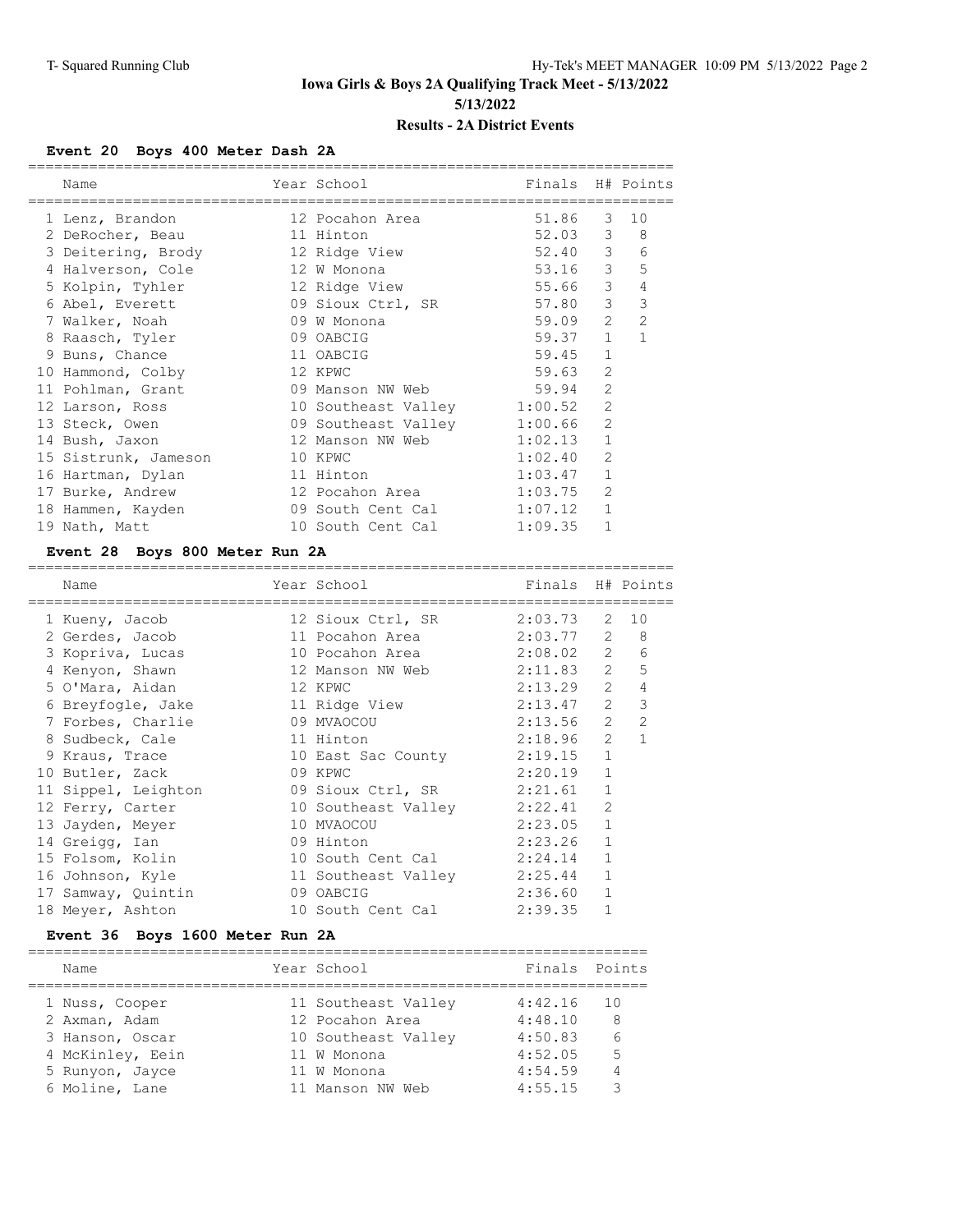### **....Event 36 Boys 1600 Meter Run 2A**

|  | 7 Hamman, Kael      | 09 MVAOCOU         | 4:57.23 | $\overline{c}$ |
|--|---------------------|--------------------|---------|----------------|
|  | 8 Berte, Ben        | 12 Pocahon Area    | 5:01.76 | $\mathbf{1}$   |
|  | 9 Nelson, Cooper    | 09 Hinton          | 5:06.61 |                |
|  | 10 Kramber, Brayden | 10 Sioux Ctrl, SR  | 5:10.09 |                |
|  | 11 Engel, Parker    | 10 East Sac County | 5:11.33 |                |
|  | 12 Ofert, Wyatt     | 12 KPWC            | 5:12.34 |                |
|  | 13 Reed, Ethan      | 12 MVAOCOU         | 5:17.50 |                |
|  | 14 Buns, Chance     | 11 OABCIG          | 5:22.60 |                |
|  | 15 Jessen, Tristen  | 12 KPWC            | 5:22.89 |                |
|  | 16 Burley, Nathan   | 10 South Cent Cal  | 5:23.93 |                |
|  | 17 Blair, Tristan   | 10 South Cent Cal  | 5:27.69 |                |
|  | 18 Todd, Jack       | 09 Ridge View      | 5:33.85 |                |
|  | 19 Anderson, Tysin  | 09 Manson NW Web   | 5:37.03 |                |
|  | 20 Bisenius, Brody  | 09 Ridge View      | 5:37.88 |                |
|  | 21 Wernimont, Ethan | 10 Sioux Ctrl, SR  | 5:40.43 |                |
|  | 22 Beck, Myles      | 10 OABCIG          | 5:45.16 |                |
|  | 23 Sachau, Ethan    | 10 Hinton          | 5:45.23 |                |
|  |                     |                    |         |                |

#### **Event 44 Boys 3200 Meter Run 2A**

| Name<br>==========================                                 | Year School                | Finals Points |                |
|--------------------------------------------------------------------|----------------------------|---------------|----------------|
| 1 Nuss, Cooper                                                     | 11 Southeast Valley        | 10:28.39      | 10             |
| 2 McKinley, Eein                                                   | 11 W Monona                | 10:39.09      | 8              |
| 3 Hanson, Oscar                 10 Southeast Valley       10:43.36 |                            |               | $\sqrt{6}$     |
| 4 Kramber, Brayden 10 Sioux Ctrl, SR 11:27.82                      |                            |               | 5              |
| 5 Engel, Parker 10 East Sac County 11:31.99                        |                            |               | $\overline{4}$ |
| 6 Reed, Ethan                                                      | 12 MVAOCOU 11:39.28        |               | $\mathcal{S}$  |
| 7 Blair, Tristan                                                   | 10 South Cent Cal          | 11:43.43      | $\overline{2}$ |
| 8 Burke, Andrew                                                    | 12 Pocahon Area            | 11:51.06      | $\mathbf{1}$   |
| 9 McKinley, Gabe 10 W Monona                                       |                            | 12:07.95      |                |
|                                                                    |                            | 12:08.14      |                |
| 11 Ofert, Jake                                                     | 12 KPWC                    | 12:09.41      |                |
| 12 Wernimont, Ethan 10 Sioux Ctrl, SR                              |                            | 12:51.40      |                |
| 13 Potts, Redge                                                    | 09 South Cent Cal 12:55.22 |               |                |
| 14 Beck, Myles                                                     | 10 OABCIG                  | 13:14.51      |                |
| 15 Proctor, Connor 69 Manson NW Web                                |                            | 13:27.95      |                |
| 16 Proctor, Brody                                                  | 10 Manson NW Web           | 13:39.00      |                |
| 17 Sudbeck, Carson                                                 | 09 Hinton                  | 13:40.70      |                |
| 18 Johnson, Branden                                                | 11 Ridge View              | 14:23.28      |                |
| 19 Mowry, Dean                                                     | 09 Pocahon Area            | 14:24.02      |                |

### **Event 53 Boys 110 Meter Hurdles 2A**

| Name              | Year School         | Finals Wind H# Points |      |    |               |
|-------------------|---------------------|-----------------------|------|----|---------------|
| 1 Bellis, Brad    | 12 W Monona         | 14.68                 | NWI  | З  | 10            |
| 2 Collins, Cael   | 12 Manson NW Web    | 15.48                 | NWI  | 3  | 8             |
| 3 Ridgway, Ty     | 12 Hinton           | 16.09                 | NWI  | -3 | 6             |
| 4 Egli, Ethan     | 11 Manson NW Web    | 16.21                 | NWI  | -3 | 4.50          |
| 4 Beelner, Conner | 11 KPWC             | 16.21                 | NW T | -3 | 4.50          |
| 6 Samuelson, Cael | 11 Pocahon Area     | 16.67                 | NWI  | २  | 3             |
| 7 Klatt, Ty       | 12 Southeast Valley | 16.69                 | NWI  | 3  | $\mathcal{D}$ |
| 8 Blum, Drew      | 11 Ridge View       | 16.83                 | NWI  | 2  |               |
| 9 Stahl, Garrett  | 11 Hinton           | 17 13                 | NW I | 3  |               |
|                   |                     |                       |      |    |               |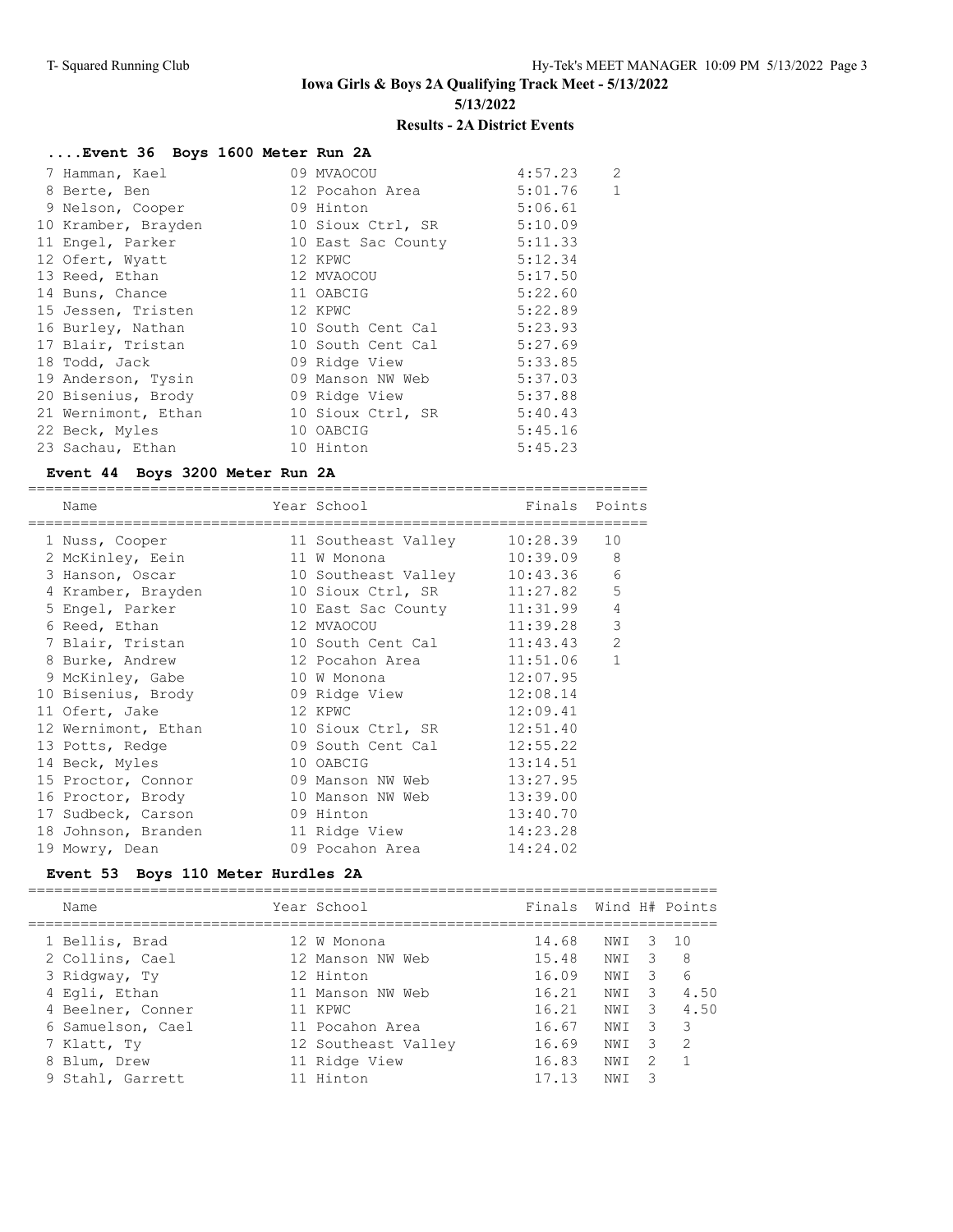### **....Event 53 Boys 110 Meter Hurdles 2A**

| 10 Dorman, Kaden    | 09 South Cent Cal   | 17.20 | NWI 2 |  |
|---------------------|---------------------|-------|-------|--|
| 11 Kluender, Drew   | 10 KPWC             | 17.44 | NWI 1 |  |
| 12 Holverson, Aiden | 10 W Monona         | 17.90 | NWI 2 |  |
| 13 Lee, Kenneth     | 11 Pocahon Area     | 18.16 | NWI 2 |  |
| 14 Anderson, Andrew | 09 South Cent Cal   | 19.23 | NWI 2 |  |
| 15 Winkel, Dayne    | 11 Ridge View       | 19.36 | NWI 1 |  |
| 16 Eslick, Michael  | 11 Southeast Valley | 19.69 | NWI 2 |  |
| 17 McKeever, Connor | 10 Sioux Ctrl, SR   | 20.06 | NWI   |  |

#### **Event 62 Boys 400 Meter Hurdles 2A**

| __<br>___ |                      | ____ |
|-----------|----------------------|------|
| N⊃me      | $\sim$ $\sim$ $\sim$ |      |

| Name                    | Year School                 | Finals  |                | H# Points      |
|-------------------------|-----------------------------|---------|----------------|----------------|
| 1 Peterson, Greq        | 11 Sioux Ctrl, SR           | 56.27   |                | 3 10           |
| 2 Schroeder, Grant      | 12 KPWC                     | 56.50   | 3              | 8              |
| 3 Farrens, Micah        | 11 W Monona                 | 56.74 3 |                | 6              |
| 4 Collins, Cael         | 12 Manson NW Web            | 59.45   | 3              | 5              |
| 5 Ortner, Garret        | 11 East Sac County          | 1:00.21 | 3              | 4              |
| 6 Hanson, Jace          | 10 Southeast Valley 1:00.48 |         | 3              | 3              |
| 7 Oakes-Sudhish, Caelan | 11 Southeast Valley         | 1:01.65 | $\overline{2}$ | $\overline{2}$ |
| 8 Sommerlot, Ryan       | 10 Pocahon Area             | 1:03.31 | 3              |                |
| 9 Jacobson, Clayton     | 09 Ridge View               | 1:03.73 | $\overline{2}$ |                |
| 10 Pettigrew, Zakiah    | 10 South Cent Cal           | 1:03.85 | $\overline{2}$ |                |
| 11 Fester, Johnny       | 11 W Monona                 | 1:04.82 | $\mathfrak{D}$ |                |
| 12 Anderson, Andrew     | 09 South Cent Cal           | 1:06.04 | $\overline{2}$ |                |
| 13 Schultzen, Kyan      | 11 KPWC                     | 1:06.49 | $\mathbf{1}$   |                |
| 14 Bishop, Jacob        | 09 Hinton                   | 1:06.54 | $\mathfrak{D}$ |                |
| 15 Shepherd, Noah       | 10 Ridge View               | 1:08.08 | $\mathcal{L}$  |                |
| 16 Kolar, Brysen        | 09 OABCIG                   | 1:09.39 | $\overline{2}$ |                |
| 17 Leary, Kyle          | 09 Hinton                   | 1:15.91 |                |                |

#### **Event 73 Boys 4x100 Meter Relay 2A**

| School                 |    | Finals                |                | H# Points      |
|------------------------|----|-----------------------|----------------|----------------|
| 1 KPWC '1'             |    | 44.51                 |                | $2 \quad 10$   |
| 1) Schmid, Damon 12    |    | 2) Coulter, Braden 12 |                |                |
| 3) Bleil, Kaleb 12     |    | 4) Bleil, Carter 12   |                |                |
| 2 OABCIG '1'           |    | 44.92                 | 2              | 8              |
| 1) Winterrowd, Gabe 11 |    | 2) Nieman, Beau 12    |                |                |
| 3) DeJean, Beckett 11  |    | 4) Peters, Josh 11    |                |                |
| 3 Southeast Valley '1' |    | 45.33                 | 2              | 6              |
| 1) Berglund, Carl 11   |    | 2) Scott, Kaleb 12    |                |                |
| 3) Kruse, Kolson 12    |    | 4) Fisher, Tre 12     |                |                |
| 4 Ridge View '1'       |    | 46.16                 | $\mathcal{L}$  | 5              |
| 1) Harriman, Cade 12   |    | 2) Goettsch, Isaac 10 |                |                |
| 3) Wright, Kade 10     |    | 4) Kolpin, Tyhler 12  |                |                |
| 5 Manson NW Web '1'    |    | 46.60                 | $\overline{2}$ | $\overline{4}$ |
| 1) Bianchi, Tate 12    |    | 2) Eqli, Ethan 11     |                |                |
| 3) Anderson, Brodie 12 | 4) | Johnson, Trinity 12   |                |                |
| 6 East Sac County '1'  |    | 46.84                 | $\mathcal{L}$  | 3              |
| 1) Perrien, Ace 12     |    | 2) Niehaus, Cale 12   |                |                |
| 3) Lawler, Asher 09    |    | 4) Schmitt, Tyler 12  |                |                |
| 7 South Cent Cal '1'   |    | 46.86                 | $\mathcal{L}$  | $\mathcal{L}$  |
| 1) Nattress, Brock 10  |    | 2) Soard, Keegan 10   |                |                |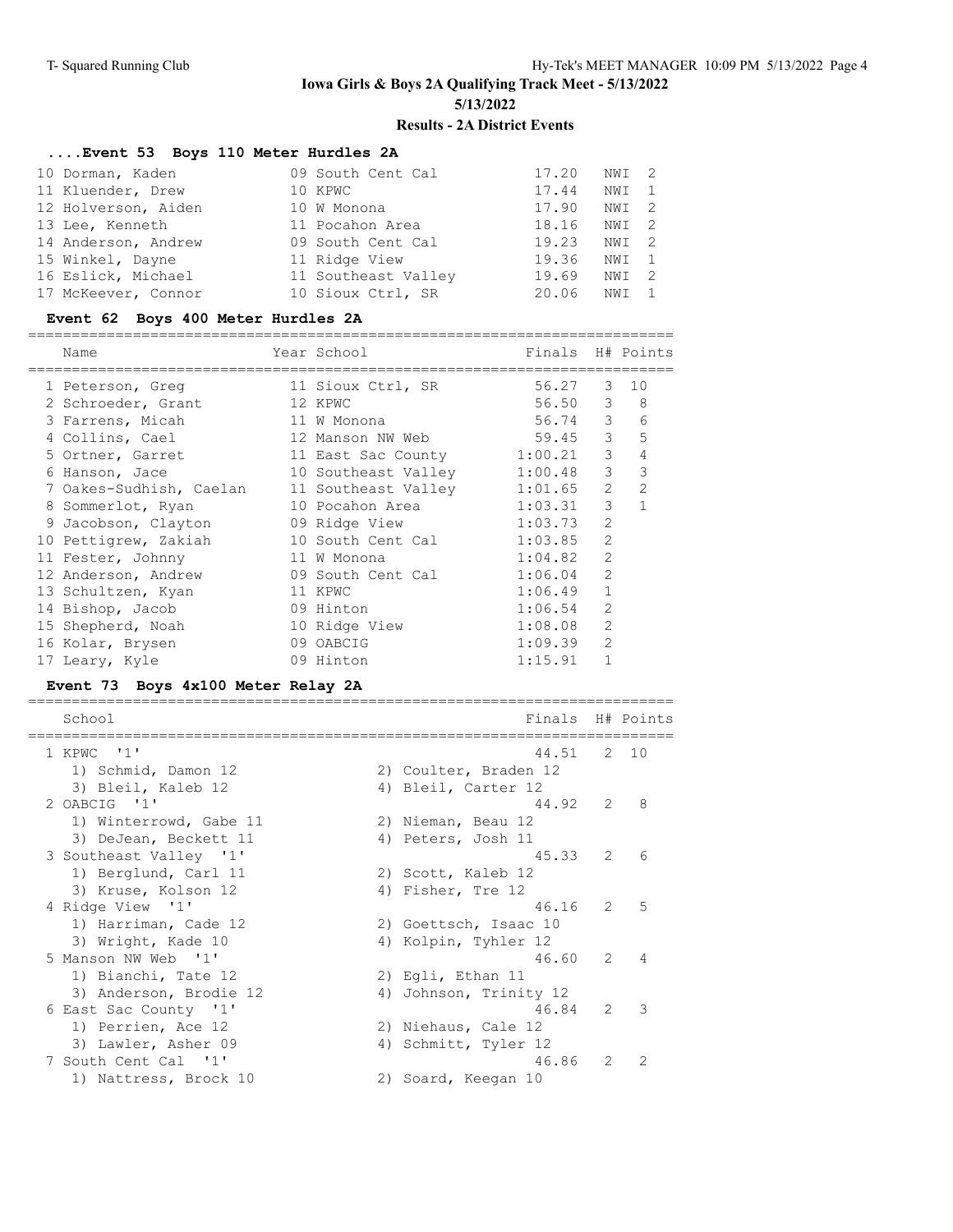#### **....Event 73 Boys 4x100 Meter Relay 2A**

| 3) Kraft, Koby 12           | 4) Soard, Jayden 12   |                |                |
|-----------------------------|-----------------------|----------------|----------------|
| 8 W Monona '1'              | 47.31 1               |                | $\overline{1}$ |
| 1) Sorensen, Jeriah 10      | 2) Sorensen, Micah 11 |                |                |
| 3) Lu, Morgan 12            | 4) Orr, Damian 11     |                |                |
| 9 Hinton '1'                | 47.38                 | $\overline{1}$ |                |
| 1) Sacchitella, Gianluca 11 | 2) Lovrien, Landen 12 |                |                |
| 3) Peirce, Carson 11        | 4) Anderson, Gabe 09  |                |                |
| 10 Pocahon Area '1'         | 47.95 2               |                |                |
| 1) Samuelson, Cael 11       | 2) Panbecker, Ryan 10 |                |                |
| 3) Connelly, Dominic 12     | 4) Welander, Alex 11  |                |                |
| 11 Sioux Ctrl, SR '1'       | 48.50                 | $\overline{1}$ |                |
| 1) Ehlers, Trevor 11        | 2) Wilson, Devyn 10   |                |                |
| 3) Cooper, Hunter 09        | 4) Olson, Gibson 12   |                |                |

#### **Event 81 Boys 4x200 Meter Relay 2A**

========================================================================== School Finals H# Points ========================================================================== 1 KPWC '1' 1:34.13 2 10 1) Schmid, Damon 12 2) Bleil, Carter 12 3) Harvey, Josh 11 4) Coulter, Braden 12 2 Southeast Valley '1' 1:35.01 2 8 1) Berglund, Carl 11 2) Scott, Kaleb 12 3) Kruse, Kolson 12 4) Fisher, Tre 12 3 OABCIG '1' 1:35.02 2 6 1) Winterrowd, Gabe 11 2) Nieman, Beau 12 3) Peters, Josh 11 4) Quirk, Karson 11 4 South Cent Cal '1' 1:35.76 2 5 1) Nattress, Brock 10 2) Soard, Keegan 10 3) Kraft, Koby 12 4) Soard, Jayden 12 5 Pocahon Area '1' 1:39.16 2 4 1) Panbecker, Ryan 10 (2) Ricke, Joseph 12 3) Pineda, Andrew 11 4) Connelly, Dominic 12 6 East Sac County '1' 1:41.08 1 3 1) Grindle, Landon 09 2) Fahrenkrog, Kinnick 09 3) Niehaus, Cale 12 (4) Lawler, Asher 09 7 Sioux Ctrl, SR '1' 1:41.92 2 2 1) Ehlers, Trevor 11 2) Adams, Max 10 3) Mills, Ethan 11 4) Boettcher, Carter 11 8 W Monona '1' 1:41.95 2 1 1) Sorensen, Jeriah 10  $\hspace{1.6cm}$  2) Zima, Parker 10 3) Lu, Morgan 12 4) Orr, Damian 11 9 MVAOCOU '1' 1:56.73 1 1) Vann, Jeremiah 09 2) Wesselmen, Tim 09 3) Bailey, Erik 09 4) Babl, Andrew 11 -- Hinton '1' DQ 2 1) Blackwell, Daniel 10 2) Peirce, Carson 11 3) Winters, Caden 11 4) Jones, Ty 10 -- Ridge View '1' DQ 1 1) Wittrock, Payton 10 2) Wright, Kade 10 3) Endrulat, Asher 10 4) Goettsch, Isaac 10 -- Manson NW Web '1' DQ 1 1) Anderson, Jaydin 11 2) Anderson, Brodie 12 3) Anderson, Caydin 10 4) Johnson, Trinity 12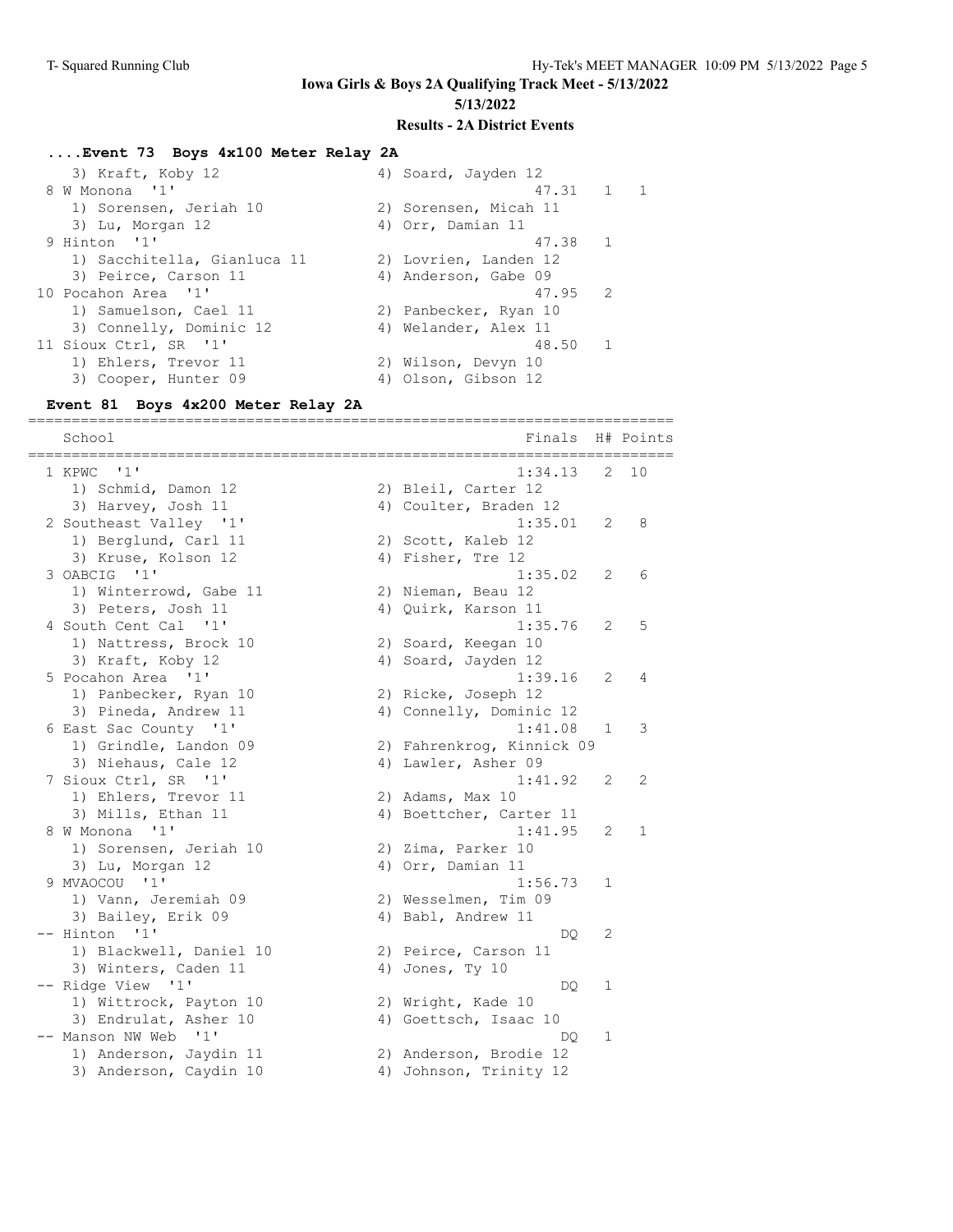#### **Event 89 Boys 4x400 Meter Relay 2A**

| ==============                     | ============================= |                |           |
|------------------------------------|-------------------------------|----------------|-----------|
| School<br>==============           | Finals<br>---------------     |                | H# Points |
| 1 Sioux Ctrl, SR '1'               | 3:29.93                       |                | $2 \t10$  |
| 1) Adams, Max 10                   | 2) Boettcher, Carter 11       |                |           |
| 3) Kueny, Jacob 12                 | 4) Peterson, Greg 11          |                |           |
| 2 Pocahon Area '1'                 | 3:30.59                       | 2              | 8         |
| 1) DeYoung, Josiah 09              | 2) Cook, Chase 12             |                |           |
| 3) Gerdes, Jacob 11                | 4) Lenz, Brandon 12           |                |           |
| 3 KPWC '1'                         | 3:30.91                       | $\overline{2}$ | 6         |
| 1) Beelner, Conner 11              | 2) DeStigter, Will 11         |                |           |
| 3) McGill, Eric 10                 | 4) Schroeder, Grant 12        |                |           |
| 4 W Monona '1'                     | 3:30.98                       | 2              | 5         |
| 1) Russell, Grant 11               | 2) Farrens, Micah 11          |                |           |
| 3) Bellis, Brad 12                 | 4) Halverson, Cole 12         |                |           |
| 5 Ridge View '1'                   | 3:34.24                       | 2              | 4         |
| 1) Deitering, Brody 12             | 2) Price, Tracin 11           |                |           |
| 3) Wunschel, Kyler 11              | 4) Wiese, Travis 12           |                |           |
| 6 Hinton '1'                       | 3:42.76                       | 2              | 3         |
| 1) Winters, Caden 11               | 2) Jones, Ty 10               |                |           |
| 3) Blackwell, Daniel 10            | 4) DeRocher, Beau 11          |                |           |
| 7 East Sac County '1'              | 3:49.65                       | $\mathbf{1}$   | 2         |
| 1) Gullett, Jake 09                | 2) Lawler, Asher 09           |                |           |
| 3) Fahrenkrog, Kinnick 09          | 4) Ortner, Garret 11          |                |           |
| 8 Southeast Valley '1'             | 3:50.80                       | $\mathbf{1}$   | 1         |
| 1) Thompson, Zach 12               | 2) Hanson, Jace 10            |                |           |
| 3) Haub, Asa 12                    | 4) Vansickle, Cale 09         |                |           |
| 9 Manson NW Web '1'                | 3:56.91                       | 2              |           |
| 1) Anderson, Caydin 10             | 2) Condon, Matt 09            |                |           |
| 3) Widlund, Carson 10              | 4) Anderson, Jaydin 11        |                |           |
| 10 South Cent Cal '1'              | 4:07.93                       | 1              |           |
| 1) Juhl, Caleb 09                  | 2) Kalkwarf, Jacob 12         |                |           |
| 3) Voith, Brodie 12                | 4) Wilson, Zach 12            |                |           |
| 11 OABCIG '1'                      | 4:10.60                       | 1              |           |
| 1) Parks, Andrew 09                | 2) Hansen, Bodie 09           |                |           |
| 3) Williams, Jayms 09              | 4) Samway, Quintin 09         |                |           |
| Event 97 Boys 4x800 Meter Relay 2A |                               |                |           |

#### ======================================================================= School **Finals** Points ======================================================================= 1 Sioux Ctrl, SR '1' 8:23.72 10 1) Adams, Max 10 2) Boettcher, Carter 11 3) Mills, Ethan 11 4) Kueny, Jacob 12 2 Pocahon Area '1' 8:32.06 8 1) DeYoung, Josiah 09 2) Axman, Adam 12 3) Berte, Ben 12 19 12 12 12 13 4 13 14 13 14 13 14 14 14 15 16 17 18 18 19 3 Ridge View '1' 8:37.00 6 1) Price, Tracin 11 2) Breyfogle, Jake 11 3) Wunschel, Kyler 11 (4) Wiese, Travis 12 4 W Monona '1' 8:42.17 5 1) Fester, Johnny 11 2) Disney, Cole 11 3) Runyon, Jayce 11 (4) Bellis, Laken 10 5 Manson NW Web '1' 8:46.49 4 1) Widlund, Carson 10 2) Moline, Lane 11 3) Anderson, Jaydin 11 4) Kenyon, Shawn 12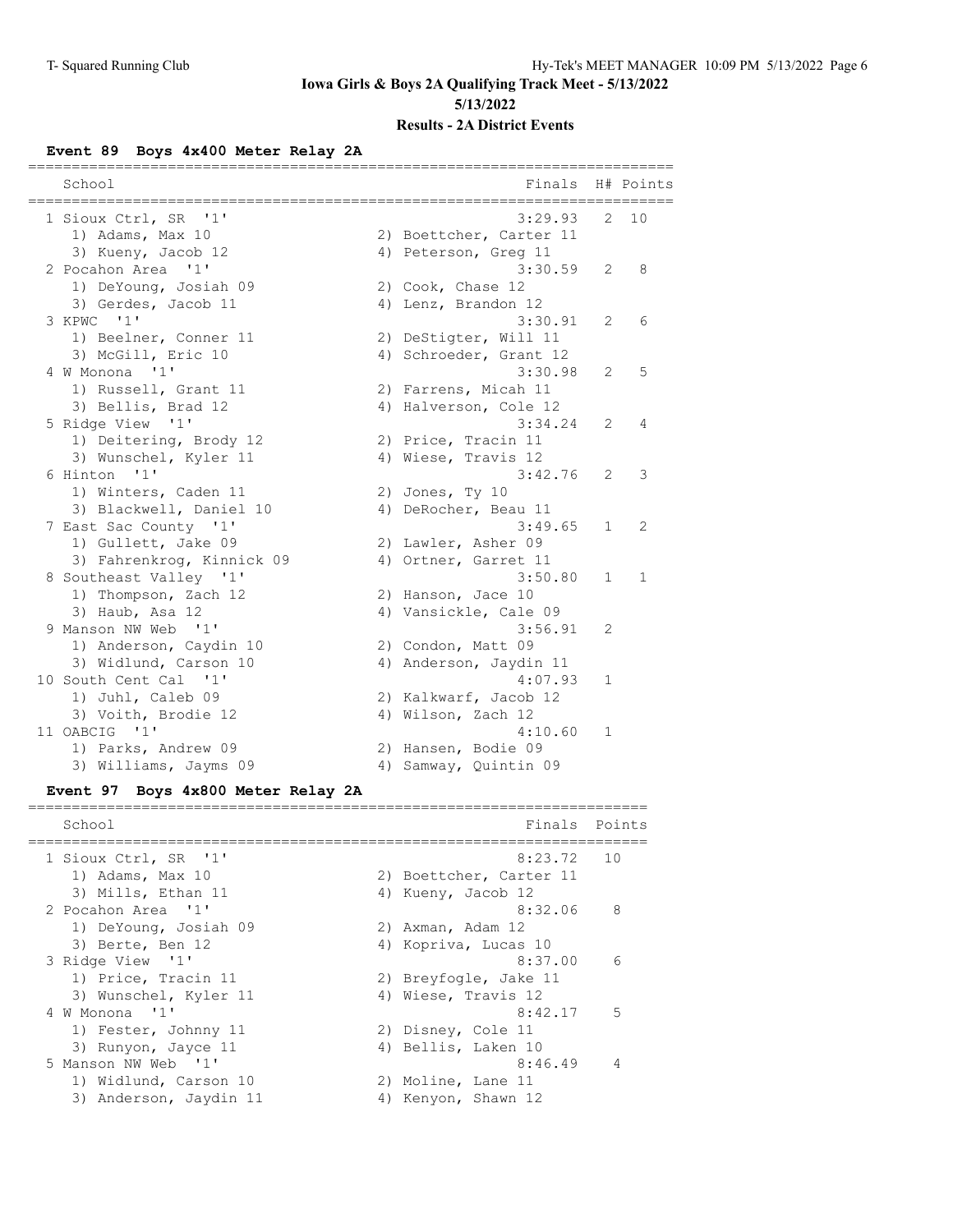#### **....Event 97 Boys 4x800 Meter Relay 2A**

| 6 KPWC '1'             | 9:16.86               | - 3            |
|------------------------|-----------------------|----------------|
| 1) Ofert, Wyatt 12     | 2) Butler, Zack 09    |                |
| 3) O'Mara, Aidan 12    | 4) Jessen, Tristen 12 |                |
| 7 Southeast Valley '1' | 9:24.05               | 2              |
| 1) Ferry, Carter 10    | 2) Haub, Asa 12       |                |
| 3) Johnson, Kyle 11    | 4) Thompson, Zach 12  |                |
| 8 Hinton '1'           | 9:38.62               | $\overline{1}$ |
| 1) Hartman, Dylan 11   | 2) Nelson, Cooper 09  |                |
| 3) Greigg, Ian 09      | 4) Sudbeck, Cale 11   |                |
| 9 South Cent Cal '1'   | 10:05.71              |                |
| 1) Burley, Nathan 10   | 2) Kalkwarf, Jacob 12 |                |
| 3) Evonski, Levi 11    | 4) Voith, Brodie 12   |                |
| 10 MVAOCOU '1'         | 11:58.93              |                |
| 1) Wesselmen, Tim 09   | 2) Bailey, Erik 09    |                |
| 3) Vann, Jeremiah 09   | 4) Babl, Andrew 11    |                |

#### **Event 111 Boys Distance Medley 2A**

========================================================================== School **Finals H**# Points ========================================================================== 1 Pocahon Area '1' 3:43.49 2 10 1) Cook, Chase 12 2) Lenz, Brandon 12 3) DeYoung, Josiah 09 (4) Gerdes, Jacob 11 2 W Monona '1' 3:45.53 2 8 1) Farrens, Micah 11 2) Bellis, Brad 12 3) Russell, Grant 11 (4) Bellis, Laken 10 3 KPWC '1' 3:47.89 2 6 1) Schmid, Damon 12 2) Harvey, Josh 11 3) McGill, Eric 10 4) Jessen, Tristen 12 4 Ridge View '1' 3:59.33 2 5 1) Harriman, Cade 12 2) Movall, Grant 11 3) Jensen, Kellen 09 (4) Wiese, Travis 12 5 East Sac County '1' 4:05.75 2 4 1) Grindle, Landon 09 2) Fahrenkrog, Kinnick 09 3) Kraus, Trace 10 (4) Gullett, Jake 09 6 Hinton '1' 4:07.00 1 3 1) Anderson, Gabe 09 2) Nelson, Gavin 12 3) Sacchitella, Gianluca 11 (4) Sudbeck, Cale 11 7 Sioux Ctrl, SR '1' 4:09.20 2 2 1) Wilson, Devyn 10 2) Cooper, Hunter 09 3) Wilson, Ethan 09 4) Wilkinson, Owen 11 8 Southeast Valley '1' 4:09.27 2 1 1) Corell, Drew 11 2) Miller, Andrew 10 3) Thompson, Zach 12 (4) Haub, Asa 12 9 Manson NW Web '1' 4:23.27 2 1) Patzner, Broc 09 2) Kohnen, Ian 11 3) Anderson, Tysin 09 (4) Eldridge, Owen 10 10 South Cent Cal '1' 4:27.86 1 1) Trott, Mike 09 2) Evans, Tyler 09 3) Schoonover, Jamie 12 (4) Wilson, Zach 12 11 OABCIG '1' 4:28.13 1 1) Parks, Andrew 09 2) Hansen, Bodie 09 3) Kolar, Brysen 09 4) Williams, Jayms 09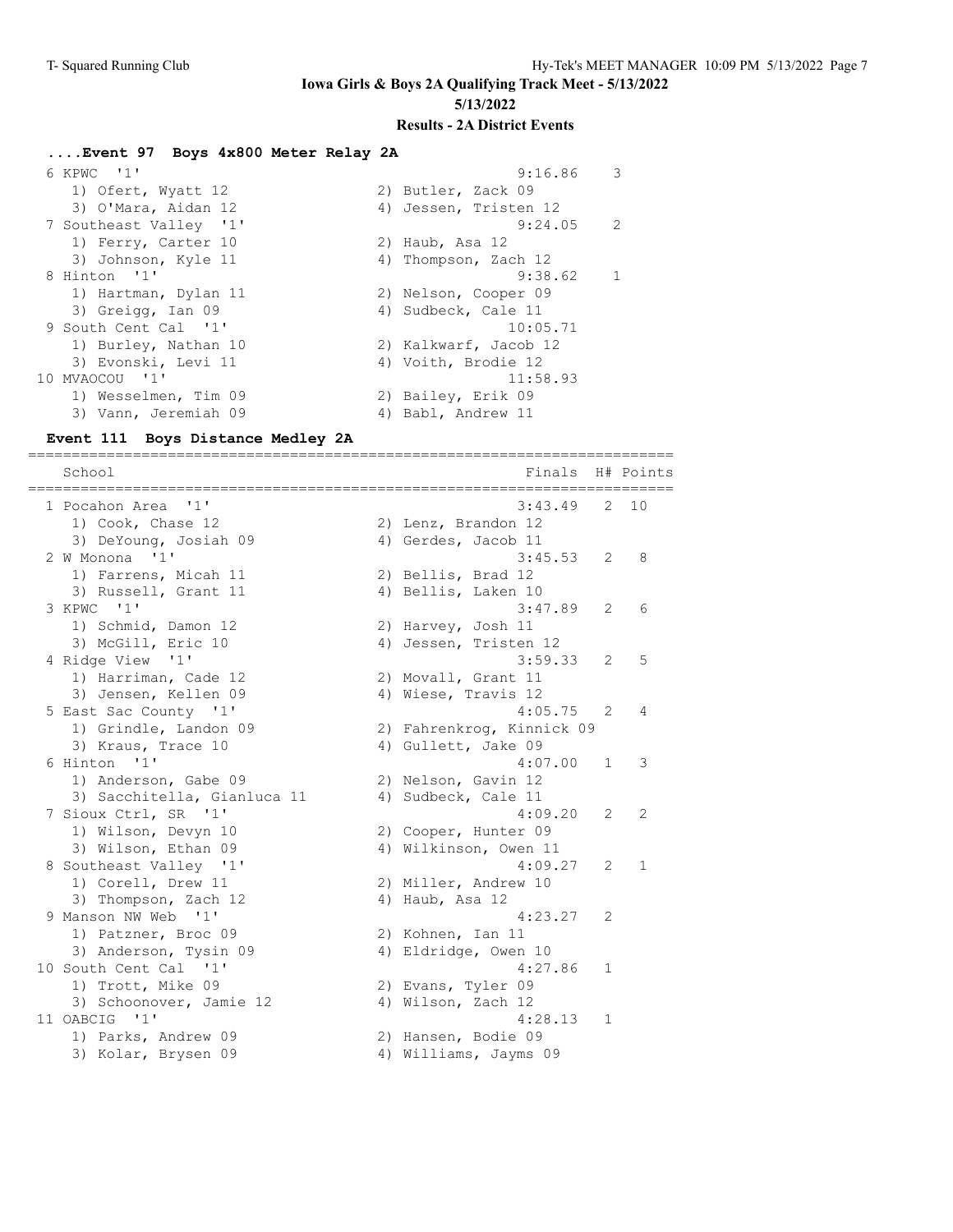### **Event 119 Boys High Jump 2A**

| Name                  | Year School                 | Finals      | Points         |
|-----------------------|-----------------------------|-------------|----------------|
| 1 Scott, Kaleb        | 12 Southeast Valley         | $6 - 04.00$ | 10             |
| 2 Goodwin, Beau       | 10 KPWC                     | $6 - 03.00$ | 8              |
| 3 Lovrien, Landen     | 12 Hinton                   | 6-03.00     | 6              |
| 4 Condon, Matt        | 09 Manson NW Web            | 6-00.00     | 5              |
| 5 Anderson, Brodie    | 12 Manson NW Web            | 6-00.00     | $\overline{4}$ |
| 6 Forbes, Will        | 12 MVAOCOU                  | $5 - 08.00$ | 3              |
| 7 Frank, Colt         | 10 Hinton                   | $5 - 08.00$ | $\mathcal{P}$  |
| 8 Kolar, Brysen       | 09 OABCIG                   | $5 - 08.00$ | $\mathbf{1}$   |
| 9 Roberts, Blake      | 10 Pocahon Area             | $5 - 08.00$ |                |
| 10 Miller, Andrew     | 10 Southeast Valley 5-06.00 |             |                |
| 10 Komarek, Brayden   | 09 W Monona                 | $5 - 06.00$ |                |
| 12 Hammen, Kayden     | 09 South Cent Cal           | $5 - 04.00$ |                |
| 13 Ehn, Gabe          | 09 Pocahon Area             | $5 - 04.00$ |                |
| -- Hinrickson, Jordyn | 09 Ridge View               | ΝH          |                |
| -- Anderson, Andrew   | 09 South Cent Cal           | NH          |                |
| -- King, Jacob        | 09 KPWC                     | ΝH          |                |
|                       |                             |             |                |

### **Event 127 Boys Long Jump 2A**

| Year School The Finals Wind H# Points<br>Name                                                                                        |  |          |   |  |
|--------------------------------------------------------------------------------------------------------------------------------------|--|----------|---|--|
| 1 DeRocher, Beau 11 Hinton 20-10.00<br>20-09(NWI) 19-07(NWI) 20-10(NWI) FOUL FOUL FOUL                                               |  | NWI 2 10 |   |  |
| 2 Collins, Cael 12 Manson NW Web 20-01.75 NWI 2 8                                                                                    |  |          |   |  |
| FOUL 19-00.25 (NWI) 19-06.50 (NWI) 18-10.75 (NWI) 20-01.75 (NWI) 19-10 (NWI)<br>3 Kruse, Kolson 12 Southeast Valley 20-01.75 NWI 2 6 |  |          |   |  |
| 19-04 (NWI) 19-09.75 (NWI) 20-01.75 (NWI) 19-06.50 (NWI) FOUL FOUL                                                                   |  |          |   |  |
| 4 Winterrowd, Gabe 11 OABCIG 10 20-00.50 NWI 2 5                                                                                     |  |          |   |  |
| 20-00.50(NWI) FOUL 19-11.50(NWI) 17-08.50(NWI) FOUL 19-00.50(NWI)                                                                    |  |          |   |  |
| 5 Sorensen, Micah 11 W Monona 18-09.00 NWI 2 4                                                                                       |  |          |   |  |
| 18-09 (NWI) 17-07.25 (NWI) FOUL                                                                                                      |  |          |   |  |
| 6 Sacchitella, Gianluca 11 Hinton 18-07.25 NWI 2 3                                                                                   |  |          |   |  |
| 18-07.25 (NWI) 18-02.75 (NWI) 18-02.50 (NWI) 18-03 (NWI) 16-10 (NWI) 17-08.75 (NWI)                                                  |  |          |   |  |
| 7 Ehlers, Trevor 11 Sioux Ctrl, SR 18-00.50 NWI 1 2                                                                                  |  |          |   |  |
| 17-02.50 (NWI) 18-00.25 (NWI) FOUL FOUL 17-09.50 (NWI) 18-00.50 (NWI)                                                                |  |          |   |  |
| 8 Behrendsen, Ethan 10 OABCIG 17-02.50 NWI 1 1                                                                                       |  |          |   |  |
| 16-10.25(NWI) 14-10(NWI) FOUL 17-02.50(NWI) 16-07.50(NWI) FOUL                                                                       |  |          |   |  |
| 9 Collins, Nick 11 MVAOCOU 16-06.25 NWI 1                                                                                            |  |          |   |  |
| 16-05 (NWI) 15-11.75 (NWI) 15-02.75 (NWI) 16-01 (NWI) 15-10.50 (NWI) 16-06.25 (NWI)                                                  |  |          |   |  |
|                                                                                                                                      |  |          |   |  |
| 15-07.75 (NWI) FOUL FOUL 16-02.75 (NWI) 15-11.50 (NWI) 16-01.75 (NWI)                                                                |  |          |   |  |
| 11 Isaacs, Grady 69 South Cent Cal 14-06.50 NWI 1<br>14-06.50(NWI) 14-05.75(NWI) 13-03(NWI)                                          |  |          |   |  |
| 12 Moreno, Jordan 11 South Cent Cal 13-02.50 NWI 1                                                                                   |  |          |   |  |
| FOUL FOUL 13-02.50 (NWI)                                                                                                             |  |          |   |  |
|                                                                                                                                      |  |          | 1 |  |
| FOUL FOUL FOUL                                                                                                                       |  |          |   |  |
| -- Clayton, Earnie 12 Ridge View FOUL                                                                                                |  |          | 2 |  |
| FOUL FOUL FOUL                                                                                                                       |  |          |   |  |
| -- Fisher, Tre                         12 Southeast Valley           FOUL                                                            |  |          | 2 |  |
| FOUL FOUL FOUL                                                                                                                       |  |          |   |  |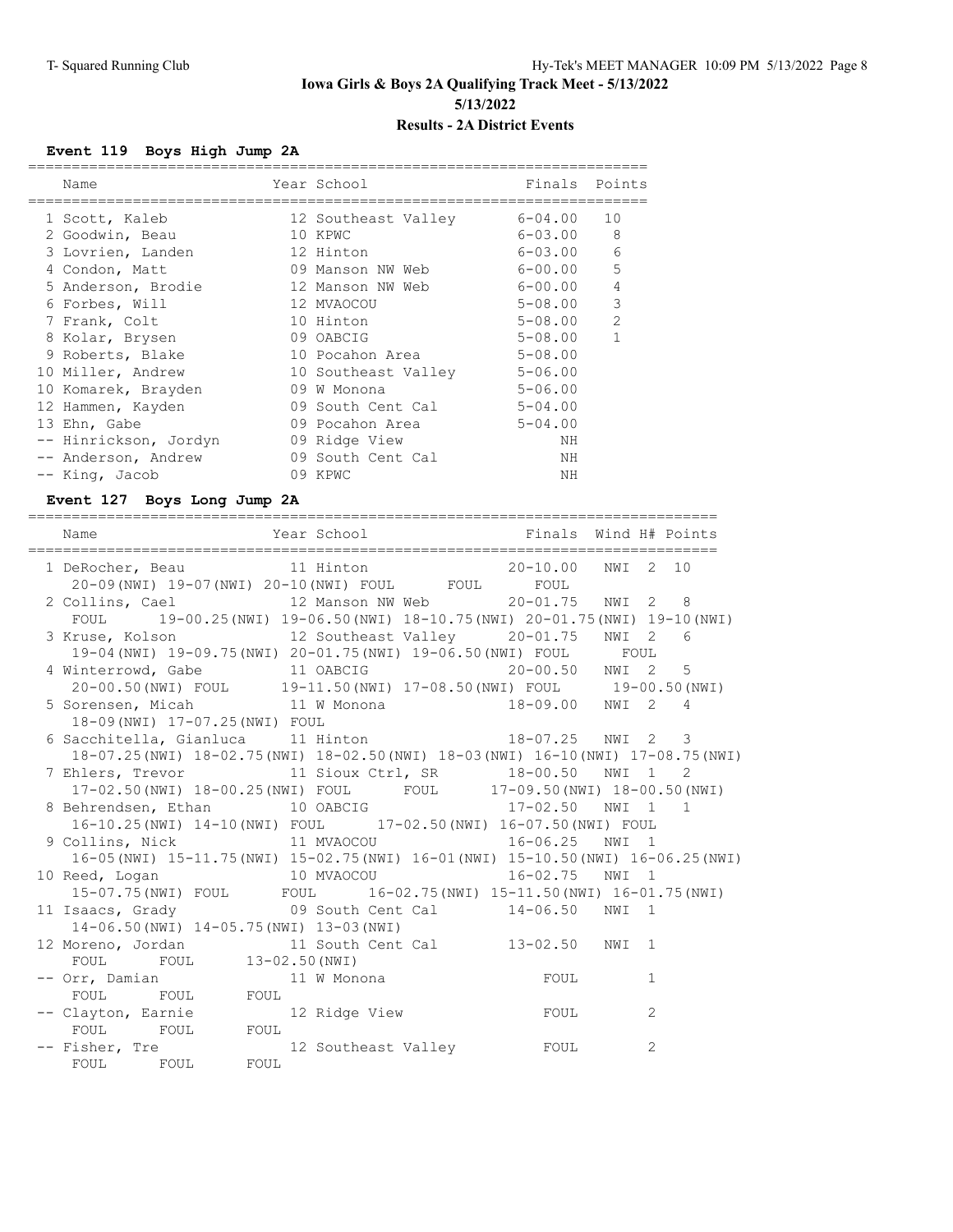### **Event 135 Boys Discus Throw 2A**

| Name                                                                                          | Year School                                                               | Finals H# Points |                |                |
|-----------------------------------------------------------------------------------------------|---------------------------------------------------------------------------|------------------|----------------|----------------|
| 1 Luscombe, Kolton 11 Ridge View<br>$145-00$ $154-11$ $153-11$ $147-05$ $129-01$              |                                                                           | $154 - 11$ 2     |                | 10             |
| 2 Nakazawa, Joel                                                                              | 11 OABCIG<br>136-00 138-00 141-04 144-11 134-10 128-08                    | $144 - 11$ 2     |                | 8              |
| 3 Soard, Jayden<br>12 South 127-06<br>139-08 127-06 132-09                                    | 12 South Cent Cal                                                         | 139-08 2         |                | 6              |
| 4 Paulsen, Luke<br>137-04 135-06 135-02 136-01                                                | 12 KPWC                                                                   | $137 - 04$       | $\overline{2}$ | 5              |
|                                                                                               | 5 Loseke, Justin 11 Southeast Valley 136-05<br>135-00 136-05 124-07 99-05 |                  | 2              | $\overline{4}$ |
| 6 Spina, Cameron                                                                              | 12 Ridge View                                                             | $134 - 00$       | 2              | 3              |
| $115-09$ $134-00$ $115-11$ $106-06$<br>$\therefore$ $12$ Bogabon $\lambda$<br>7 Boysen, Chase | 12 Pocahon Area<br>110-08 132-10 127-09 131-07 128-01 126-10              | $132 - 10$       | 2              | 2              |
| 8 Graves, Aaron<br>132-02 132-05                                                              | 12 Southeast Valley                                                       | $132 - 05$       | $\overline{2}$ | $\mathbf{1}$   |
| 9 Bindel, Keaton<br>$117 - 04$                                                                | 12 Pocahon Area                                                           | $117 - 04$       | 2              |                |
| 10 Divis, Garrett<br>106-01 115-07                                                            | 11 Hinton                                                                 | $115 - 07$       | 2              |                |
| 11 Hargens, Jacob<br>115-05 106-01                                                            | 11 Sioux Ctrl, SR                                                         | $115 - 05$       | $\mathbf{1}$   |                |
| 12 Hood, Tristan<br>112-03 107-05 113-01                                                      | 12 Manson NW Web                                                          | $113 - 01$       | 1              |                |
| 13 Henderson, Jace<br>$100 - 03$ $110 - 02$                                                   | 09 MVAOCOU                                                                | $110 - 02$       | 2              |                |
| 14 Reinking, Charlie<br>83-05 100-07 107-06                                                   | 11 KPWC                                                                   | $107 - 06$       | $\mathbf{1}$   |                |
| 15 Deuschle, Dakota<br>$107 - 04$ 98-10                                                       | 12 Sioux Ctrl, SR                                                         | $107 - 04$       | $\mathbf{1}$   |                |
| 16 Niehaus, Cale<br>$100 - 08$ $106 - 04$                                                     | 12 East Sac County                                                        | $106 - 04$       | $\mathbf{1}$   |                |
| 17 Kirwan, Jarrett<br>$104 - 08$                                                              | 12 Hinton                                                                 | $104 - 08$       | $\mathbf 1$    |                |
| 18 Stange, Adam<br>100-08 100-10                                                              | 12 Manson NW Web                                                          | $100 - 10$       | $\mathbf{1}$   |                |
| 19 Mohr, Logan<br>$91 - 10$ $87 - 06$ $90 - 00$                                               | 09 East Sac County 91-10                                                  |                  | $\mathbf 1$    |                |
| 20 Edmonds, Jack<br>80-11 86-01 90-07                                                         | 10 W Monona                                                               | $90 - 07$        | $\mathbf{1}$   |                |
| 21 Blair, Caleb<br>86-00 72-11 86-11                                                          | 11 South Cent Cal                                                         | $86 - 11$        | $\mathbf{1}$   |                |
| 22 Bosanek, Aidan<br>$76 - 07$                                                                | 11 W Monona                                                               | $76 - 07$        | $\mathbf{1}$   |                |

#### **Event 143 Boys Shot Put 2A**

| Name              |  |                                        | Year School         |                                             | Finals H# Points  |  |
|-------------------|--|----------------------------------------|---------------------|---------------------------------------------|-------------------|--|
| 1 Graves, Aaron   |  | FOUL FOUL 44-04 45-03.75 49-05.50 FOUL | 12 Southeast Valley |                                             | $49 - 05.50$ 2 10 |  |
| 2 Ackerson, Ethan |  |                                        | 11 Southeast Valley | 46-01 46-10 47-06.50 46-05.50 FOUL 46-03.75 | $47 - 06.50$ 2 8  |  |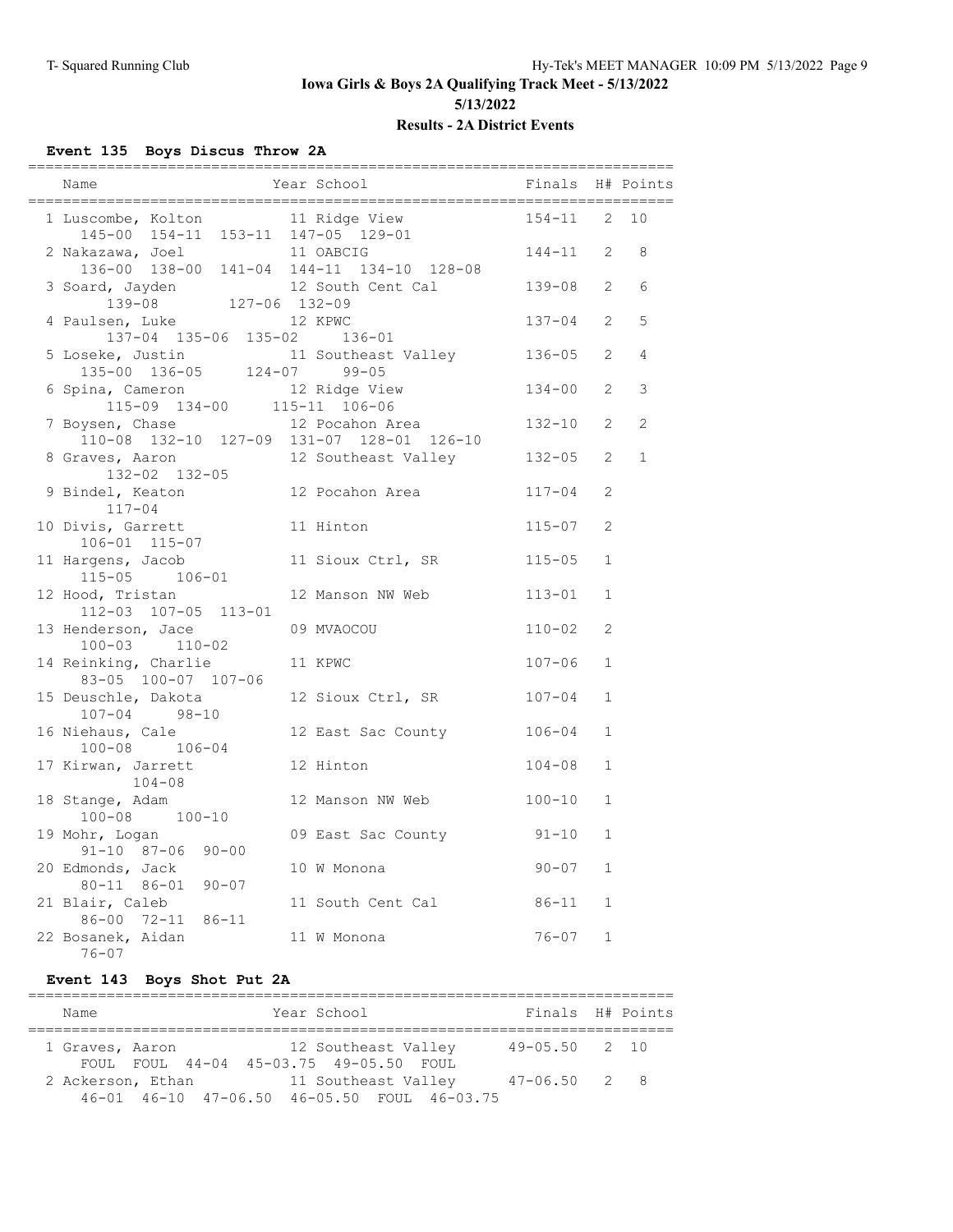**Iowa Girls & Boys 2A Qualifying Track Meet - 5/13/2022**

**5/13/2022**

#### **Results - 2A District Events**

### **....Event 143 Boys Shot Put 2A**

| 3 Divis, Garrett 11 Hinton 47-02.00 2 6<br>46-09.25 47-02 46-01 46-01.75 46-09.50 46-08.25 |                                |              |              |                |
|--------------------------------------------------------------------------------------------|--------------------------------|--------------|--------------|----------------|
|                                                                                            |                                |              |              |                |
| 4 Hoefling, Carter 11 OABCIG 46-02.75 2 5<br>43-01 46-02.75 44-07 44-07 44-02.50 FOUL      |                                |              |              |                |
|                                                                                            |                                |              |              |                |
| 5 Soard, Jayden 12 South Cent Cal 44-05.00 2<br>42-06.75 44-05 42-06.75 FOUL 38-06.75 FOUL |                                |              |              | $\overline{4}$ |
|                                                                                            |                                |              |              |                |
| 6 Wood, Kadin 10 Sioux Ctrl, SR 42-01.50 2                                                 |                                |              |              | $\mathcal{E}$  |
| 39-09.50 42-01.50 41-03 40-09.75 FOUL FOUL                                                 |                                |              |              |                |
| 7 Luscombe, Kolton 11 Ridge View 41-09.00 2                                                |                                |              |              | 1.50           |
| 41-00.75 FOUL FOUL 40-09.75 41-09 41-07.75<br>8 Binneboese, Brooks 09 Hinton 41-09.00 2    |                                |              |              |                |
|                                                                                            |                                |              |              | 1.50           |
| $40-07.75$ $40-08.75$ $38-04.50$ $38-11$ $39-03.50$ $41-09$                                |                                |              |              |                |
|                                                                                            |                                |              |              |                |
| 9 Henderson, Jace 69 MVAOCOU 41-06.25 2<br>40-02.25 41-06.25 40-08 FOUL 40-09.50 40-06.50  |                                |              |              |                |
| 10 Stange, Adam 12 Manson NW Web 40-03.50 1<br>40-03.50 38-05.25 38-06                     |                                |              |              |                |
|                                                                                            |                                |              |              |                |
| ehaus, Cale 12 East Sac County 39-04.50<br>37-01.75 39-04.50 36-09.50<br>11 Niehaus, Cale  |                                |              | <sup>1</sup> |                |
|                                                                                            |                                |              |              |                |
| 12 Spotts, Kyle                                                                            | 36-09.50<br>11 OABCIG 39-01.75 |              | 1            |                |
| 39-01.75 38-09.75 37-08.75                                                                 |                                |              |              |                |
| 13 Peters, Sean 12 Manson NW Web 38-09.75                                                  |                                |              | 1            |                |
| 38-09.75 FOUL FOUL                                                                         |                                |              |              |                |
|                                                                                            |                                |              | 2            |                |
| 14 Reinking, Charlie 11 KPWC 38-09.25<br>35-10.50 FOUL 38-09.25                            |                                |              |              |                |
| 15 Bindel, Keaton 12 Pocahon Area 38-09.00                                                 |                                |              | 2            |                |
| FOUL 37-11.25 38-09                                                                        |                                |              |              |                |
| 16 Johnson, Ethan 12 Sioux Ctrl, SR 38-07.00                                               |                                |              | $\mathbf{1}$ |                |
| FOUL 38-07 36-04<br>17 Behrens, Ethan                                                      |                                |              |              |                |
|                                                                                            | 10 Pocahon Area                | $38 - 04.75$ | $\mathbf{1}$ |                |
| $37-07$ $38-01$ $38-04.75$                                                                 |                                |              |              |                |
| 18 Schweitzberger, Jacob 11 KPWC 38-01.50                                                  |                                |              | 2            |                |
| FOUL 38-01.50 37-04.75                                                                     |                                |              |              |                |
| 19 Spina, Cameron 12 Ridge View 36-11.75<br>36-10 36-02.75 36-11.75                        |                                |              | 1            |                |
|                                                                                            |                                |              |              |                |
| 20 Edmonds, Jack 10 W Monona 34-07.25                                                      |                                |              | $\mathbf{1}$ |                |
| 33-10 34-07.25 FOUL                                                                        |                                |              |              |                |
| 21 Mohr, Logan                                                                             | 09 East Sac County 32-08.50    |              | $\mathbf{1}$ |                |
| 30-05.75 32-08.50 FOUL                                                                     |                                |              |              |                |
| 22 Bosanek, Aidan                                                                          | 11 W Monona $30-07.00$         |              | $\mathbf{1}$ |                |
| 27-05.50 27-11.25 30-07                                                                    |                                |              |              |                |
| 23 King, Gabe 10 South Cent Cal 27-04.75 1                                                 |                                |              |              |                |
| 25-00 27-04.75 FOUL                                                                        |                                |              |              |                |

### **Event 155 Boys 4x110 Meter Shuttle Hurdle 2A**

| Finals H# Points       |
|------------------------|
| $1:02.31$ 3 10         |
| 2) Condon, Matt 09     |
| 4) Collins, Cael 12    |
| $1:02.44$ 3 8          |
| 2) Schroeder, Grant 12 |
| 4) Beelner, Conner 11  |
| $1:03.04$ 3 6          |
| Sorensen, Micah 11     |
|                        |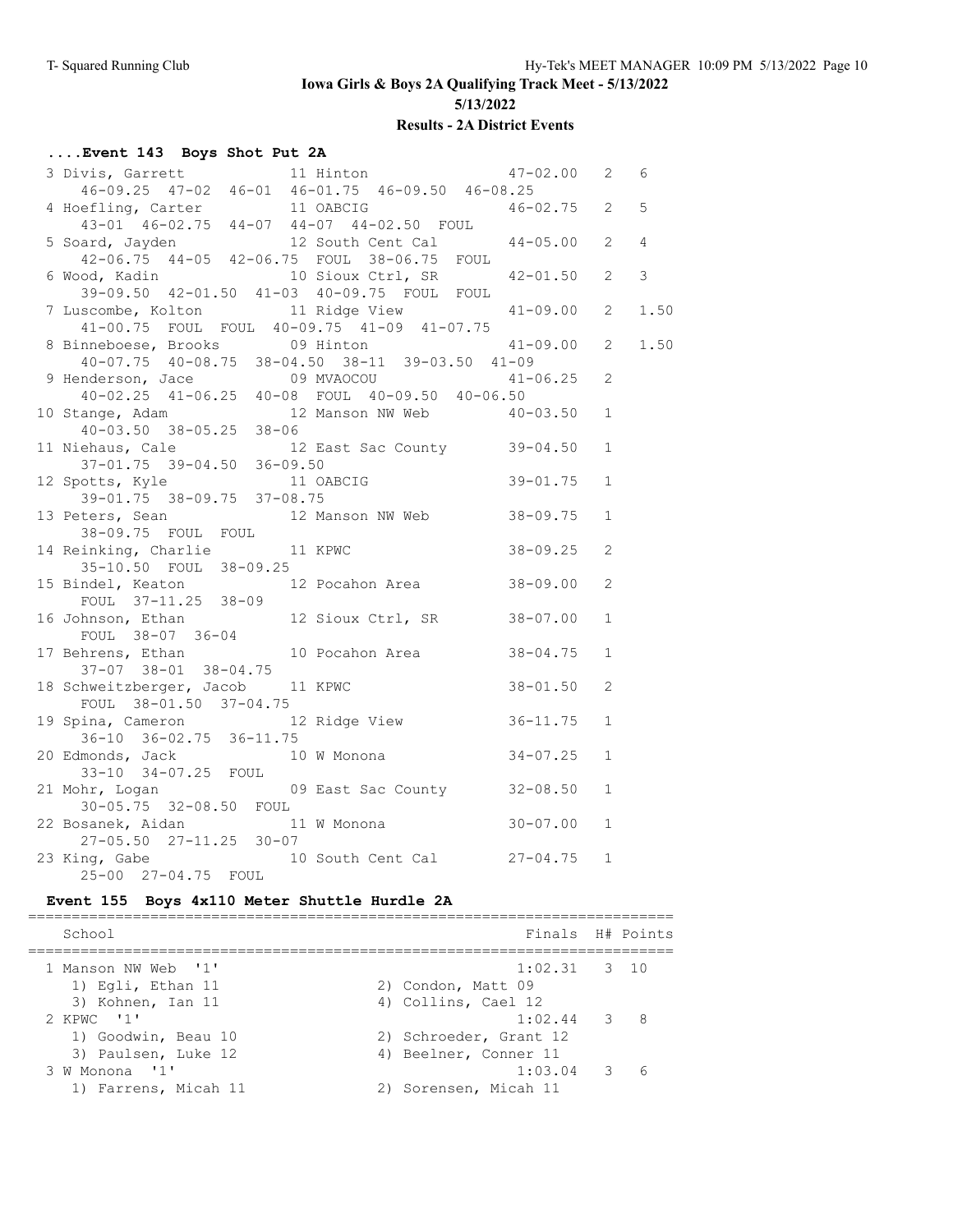#### **Iowa Girls & Boys 2A Qualifying Track Meet - 5/13/2022 5/13/2022**

#### **Results - 2A District Events**

### **....Event 155 Boys 4x110 Meter Shuttle Hurdle 2A**

| 3) Holverson, Aiden 10      | 4) Bellis, Brad 12      |              |                          |
|-----------------------------|-------------------------|--------------|--------------------------|
| 4 Hinton '1'                | $1:05.38$ 2 5           |              |                          |
| 1) Stahl, Garrett 11        | 2) Lovrien, Landen 12   |              |                          |
| 3) Anderson, Gabe 09        | 4) Ridgway, Ty 12       |              |                          |
| 5 Southeast Valley '1'      | 1:07.80 2               |              | $\overline{4}$           |
| 1) Eslick, Michael 11       | 2) Hanson, Jace 10      |              |                          |
| 3) Oakes-Sudhish, Caelan 11 | 4) Klatt, Ty 12         |              |                          |
| 6 Pocahon Area '1'          | 1:08.86                 | $\mathbf{2}$ | $\overline{\phantom{a}}$ |
| 1) Rutherford, Kolbe 12     | 2) Samuelson, Cael 11   |              |                          |
| 3) Lee, Kenneth 11          | 4) Roberts, Blake 10    |              |                          |
| 7 South Cent Cal '1'        | 1:09.94                 | $1 \quad 2$  |                          |
| 1) Dorman, Kaden 09         | 2) Anderson, Andrew 09  |              |                          |
| 3) Pettigrew, Zakiah 10     | 4) Higgins, Cole 09     |              |                          |
| 8 Ridge View '1'            | 1:10.95                 | 2            | $\overline{1}$           |
| 1) Blum, Drew 11            | 2) Jacobson, Clayton 09 |              |                          |
| 3) Hinrickson, Jordyn 09    | 4) Winkel, Dayne 11     |              |                          |
| 9 Sioux Ctrl, SR '1'        | $1:14.35$ 1             |              |                          |
| 1) Johnson, Ethan 12        | 2) McKeever, Connor 10  |              |                          |
| 3) Wilson, Ethan 09         | 4) Olson, Gibson 12     |              |                          |
| OABCIG '1'                  | DO.                     | 3            |                          |
| 1) Ladwig, Kelton 10        | 2) Nieman, Beau 12      |              |                          |
| 3) DeJean, Beckett 11       | 4) Kolar, Treyten 11    |              |                          |

### **Event 159 Boys 800 Sprint Medley 2A**

| School                                      | Finals                 |                | H# Points      |
|---------------------------------------------|------------------------|----------------|----------------|
| 1 KPWC<br>$\mathbf{1}$                      | 1:36.93                |                | $2 \quad 10$   |
| 1) Schmid, Damon 12                         | 2) Bleil, Carter 12    |                |                |
| 3) Coulter, Braden 12                       | 4) Schroeder, Grant 12 |                |                |
| 2 Hinton '1'                                | 1:37.22                | 2              | 8              |
| 1) Blackwell, Daniel 10                     | 2) Peirce, Carson 11   |                |                |
| 3) Winters, Caden 11                        | 4) DeRocher, Beau 11   |                |                |
| 3 Pocahon Area<br>$^{\prime}$ 1 $^{\prime}$ | 1:37.35                | 2              | 6              |
| 1) Connelly, Dominic 12                     | 2) Welander, Alex 11   |                |                |
| 3) Cook, Chase 12                           | 4) Lenz, Brandon 12    |                |                |
| 4 Ridge View '1'                            | 1:37.41                | $\mathcal{L}$  | 5              |
| 1) Wright, Kade 10                          | 2) Goettsch, Isaac 10  |                |                |
| 3) Kolpin, Tyhler 12                        | 4) Deitering, Brody 12 |                |                |
| 5 W Monona '1'                              | 1:39.35                | $\mathcal{L}$  | $\overline{4}$ |
| 1) Lu, Morgan 12                            | 2) Sorensen, Micah 11  |                |                |
| 3) Russell, Grant 11                        | 4) Halverson, Cole 12  |                |                |
| 6 OABCIG '1'                                | 1:39.57                | 2              | 3              |
| 1) Harms, Easton 12                         | 2) Quirk, Karson 11    |                |                |
| 3) Peters, Josh 11                          | 4) Winterrowd, Gabe 11 |                |                |
| 7 East Sac County '1'                       | 1:45.44                | $\mathbf{1}$   | $\mathcal{L}$  |
| 1) Grindle, Landon 09                       | 2) Perrien, Ace 12     |                |                |
| 3) Gullett, Jake 09                         | 4) Lawler, Asher 09    |                |                |
| 8 Sioux Ctrl, SR '1'                        | 1:45.69                | $\mathcal{L}$  | $\mathbf{1}$   |
| 1) Ehlers, Trevor 11                        | 2) Wilson, Devyn 10    |                |                |
| 3) Cooper, Hunter 09                        | 4) Abel, Everett 09    |                |                |
| 9 Southeast Valley '1'                      | 1:47.69                | $\overline{2}$ |                |
| 1) Steadman, Dreyvon 09                     | 2) Corell, Drew 11     |                |                |
| 3) Steck, Owen 09                           | 4) Vansickle, Cale 09  |                |                |
| 10 South Cent Cal '1'                       | 1:57.13                | 1              |                |
|                                             |                        |                |                |